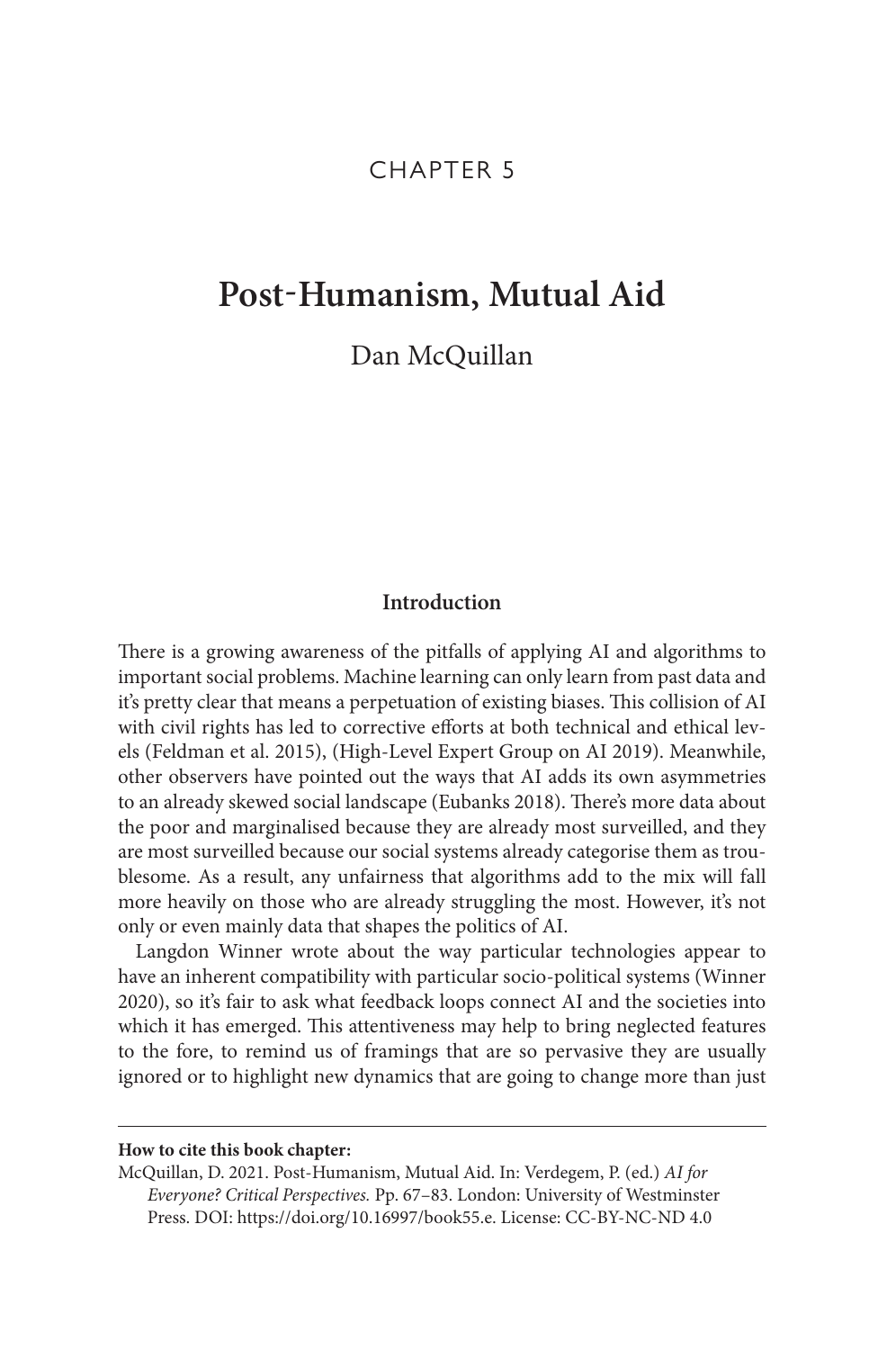our means of technical ordering. For the purposes of this chapter it is important to ask these questions not only to provide a bigger picture of the problems of AI, but to predict the problematic nature of the likely reaction to it. The contention is that a reactive if understandable response to the harms caused by AI will itself risk feeding into wider crises instead of escaping them. The first step in unpacking this is to be more concrete about AI and about the resonances that are set up between its mathematical logic and its action in the world.

# **The Logic of AI**

Actual AI is a form of machine learning; that is, an approach to computational problem-solving that iterates to a solution using data. It's different to more traditional forms of computational modelling: instead of trying to simulate the inner workings of a system, it's a transferable method of number crunching that simply requires sufficiently large amounts of training data. It's also different to traditional statistics, although it branches off from that family tree – where statistics tries to assess very precisely the relationships between variables and the robustness and possible error in the parameters, machine learning really doesn't care – its only goal is to make repeatable predictions. Whereas statistics is realist (in trying to model an underlying truth), machine learning is instrumentalist.

These may seem like nerdy distinctions but they have major consequences when it comes to social impacts, not least because of the inherited aura of infallibility that machine learning inherits from its associations with science and statistics. Like them, it's an approach that elevates quantitative analysis over any other form of insight. But machine learning is all about prediction and not about explanation. For machine learning, all that matters is generalisability; does the pattern learned from training data perform well on test data, in which case it can be let loose on the world.

When people talk about practical AI they mean machine learning as number crunching, and not any of the symbolic attempts to seriously emulate human reasoning that used to be called 'strong AI'. Even the term 'learning' has, at different times, meant a more profound attempt to understand the way we learn as embodied beings with life experience (Marcus 2018). But these approaches struggled to produce practical results, whereas the form of machine learning that simply means improving with 'experience' (i.e., with data) has succeeded spectacularly at previously impossible tasks. If current machine learning has a psychological analogue it is Skinner's behaviourism, where observable behaviours supersede introspection or any understanding of motivation in terms of meanings.

The form of machine learning which most accelerated the current 'AI revolution' is the artificial neural network, which symbolises all these important tendencies more vividly than any other. To begin with, a neural network sounds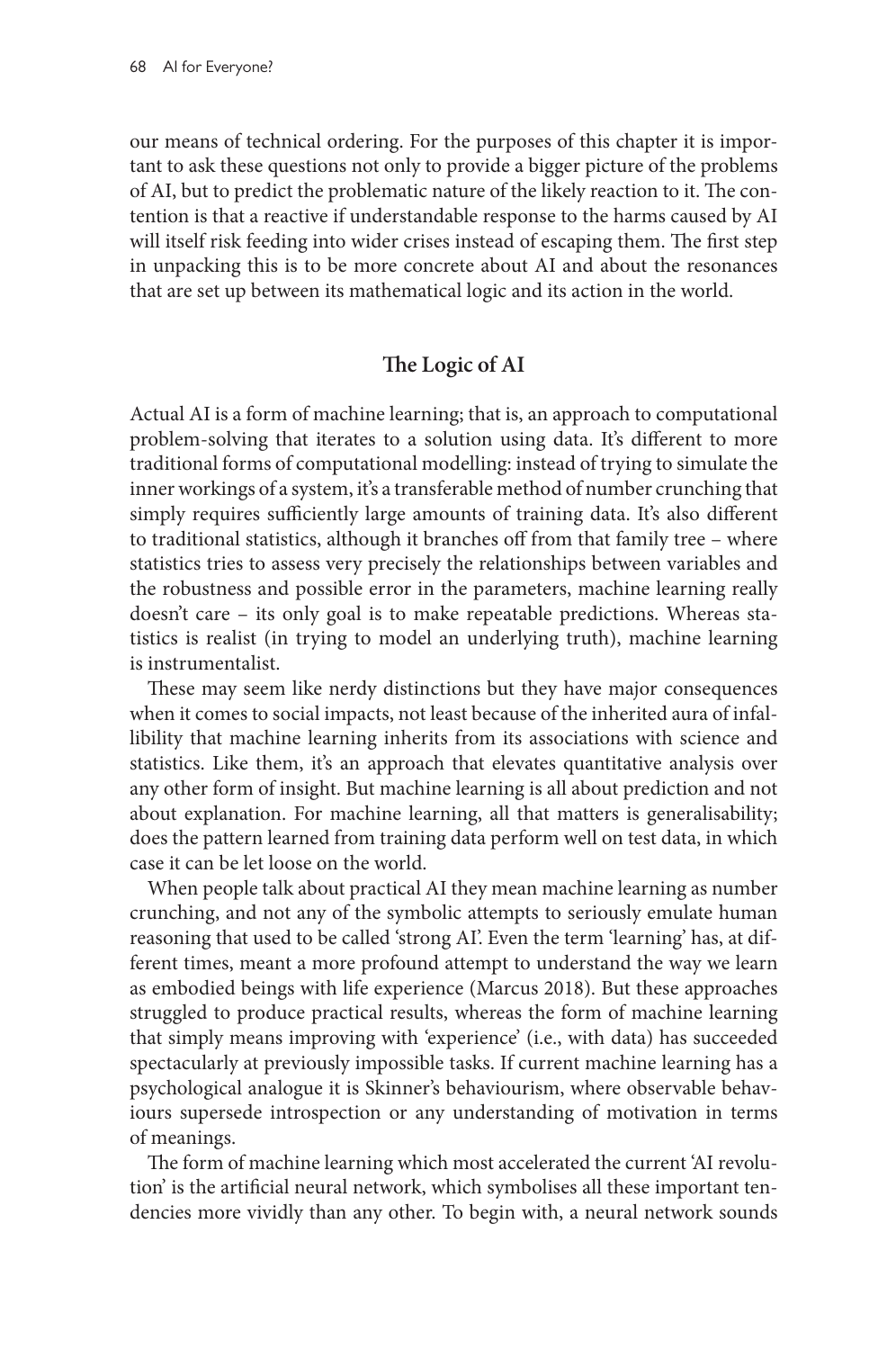like something to do with the brain, and while it's true that biological neurons were the original inspiration for the computational neurons that are densely interconnected in the layers of so-called deep learning, they are nowadays understood as arrangements constructed purely for predictive efficacy and not because of any residual correspondence to organic brains. Each neuron sums the weighted inputs from those in the previous layer that are connected to it, then applies an 'activation function' to the signal it passes to neurons in the subsequent layer (Nielsen 2015). Deep learning depends on orders of magnitude more training data than other methods of machine learning and its number crunching is on a previously inconceivable scale. The weights at each neuron are varied by the optimisation algorithm, and the optimal set of weights are become the 'model' that has been learned. The inner operations of a neural network are more opaque than other machine learning methods, making it extremely difficult to unravel their workings and understand in detail how they reached their conclusions (Feng et al. 2018).

The mathematical logic sets out to 'learn' by minimising a loss function; loosely, the difference or distance between its current predictions and the training data. This requires a well-defined objective to optimise on, which is typically the target classification of interest. The formalism of machine learning expresses any worldly context in terms of a fixed set of possible outcomes which are functions of the input features of each instance of data. Taking the world to be at least functionally composed of entities and their attributes is a philosophical commitment to an ontology of separate individuals and objects, while the very idea of optimisation is itself value-laden; AI promotes a market-friendly and mathematised utilitarianism.

The mathematical iterations of machine learning are implacable in their pursuit of the assigned outcome, so harnessing them to a messy social goal inevitably sets the stage for shockwaves of unintended consequences. Given the requirement for the context of interest to be expressed as purely numerical (and measurable) abstractions, it is also inevitable that the outcome being optimised on is itself a distant proxy for the desired policy goal (Malik 2020). For machine learning, the external environment is a fixed set of givens; woe betide those who rely on it when the underlying distribution shifts (even though it is the nature of the world to constantly change). AI is haunted by the underexamined constructs it assumes in order to make the world amenable to its methods; above all, that the world is essentially a mechanism which can be manipulated by the adjustment of its parameters (Wu 2019).

AI is undoubtedly successful at tackling data sets which were previously offlimits in terms of scale and complexity. Ignorance is strength; by bypassing the need to explain and moving straight to prediction, AI provides a readyto-hand tool for intervention. Never mind that correlation is not causation; that explainable is not the same as explanatory (even if I can tell which combination of parameters is most significant in determining the final classification, it doesn't provide me with a causal understanding). The predictions of AI are a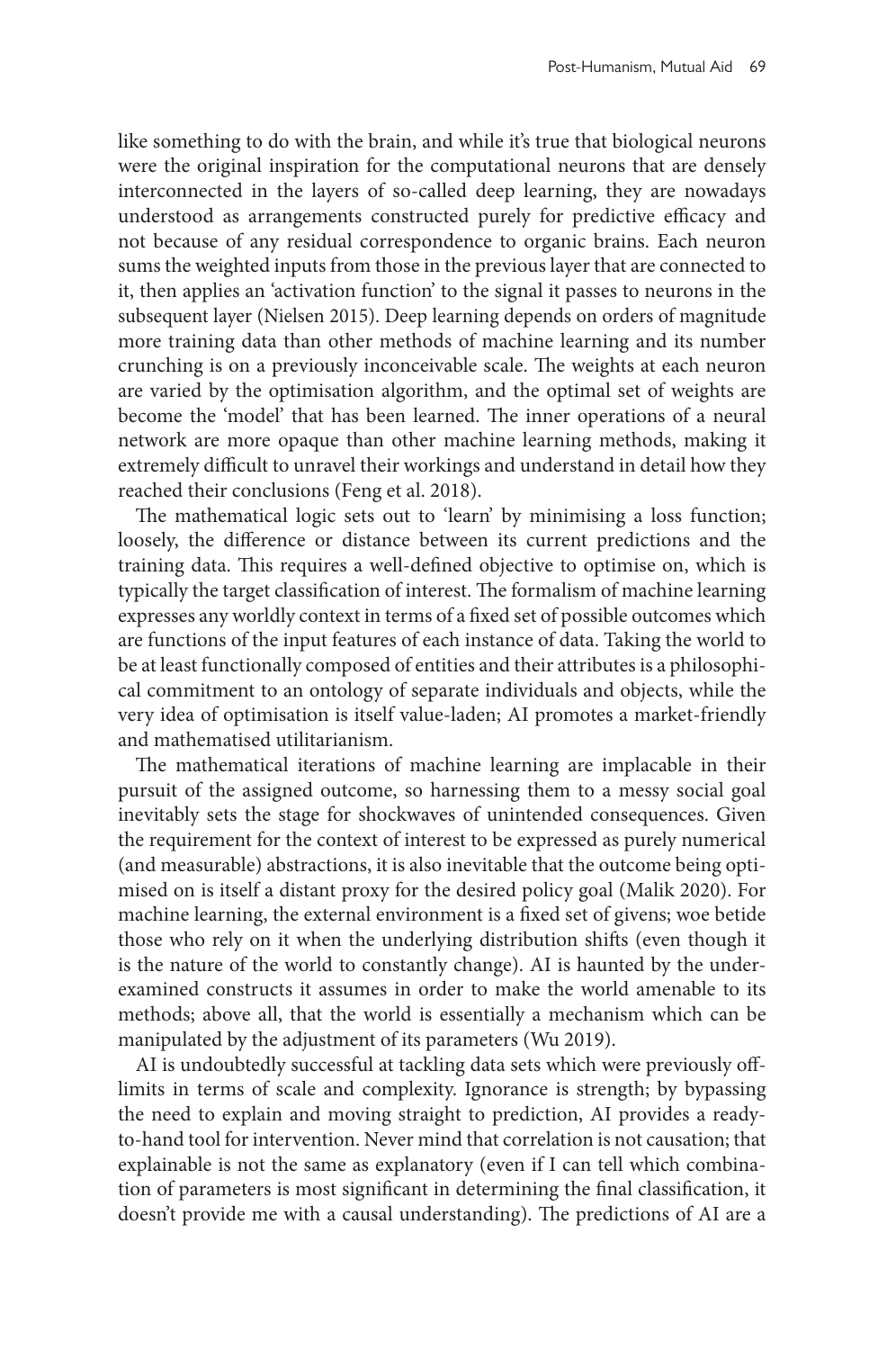dilution of science because they are not the expression of a hypothesis but simply an extrapolation from a set of data points. And yet AI is performative; by intervening in the world and reorganising the phenomena it claims to describe, it brings our experience into closer alignment with its constructs (Mackenzie 2008). This invalidates the methods as a form of statistical insight but makes it very effective as a mode of subjection.

#### **Automated Segregation**

As the logic of AI migrates from the abstract mathematical space of tensors to the space of real social tensions, it comes to bear in specific ways. First and foremost of these is automated segregation.

There is nothing personal about the predictions of AI – at root, they are always some form of labelling in terms of 'people/objects like you'. As an offshoot of the statistics family tree, machine learning's classifications are governed by the heavy hand of the central tendency (Malik 2020); that is, the principle that there exists a central or typical value for a probability distribution. Predictions about you are centred on some recomposition of the past behaviours of those with similar attributes. Such a prediction may be useful for an institution dealing with large numbers of people at a distance, but it is not about you at all. The subjects of AI are represented as entities with attributes inasmuch as they are present to the algorithm as vectors of values.

Understanding how this plays out in terms of the distribution of benefits and harms means reflecting on resonances between the intrinsic logics of AI and our social institutions. When these algorithms execute mathematical operations of classification, ordering and ranking that carry over into our lived experience, they offer support to certain ways of doing and limit the likelihood of certain others. The significance of these resonances will vary with context. It doesn't seem problematic to classify and rank the likely failure modes of an engineering infrastructure but it becomes far more delicate the closer we apply the same approach to other people. Questions of class and classification, the assumption of certain orders as normative, and ideas about rank and hierarchy are so deeply embedded in our psyches and societies that calculative methods with the same logic act as an amplifying stimulus.

When we deal with social classification we can't escape questions of power. The distribution of power in society may be complex and multivalent but it is also highly asymmetric. This not a problem created by machine learning, of course, but machine learning was produced within these structures of power and it is acting back on them. While the mathematics of AI may be expressed as matrices, it is a human activity that is inescapably immersed in history and culture. AI acts as an activation function for specific social tendencies. As an idea, or ideology, AI seeks to escape association with these worldly concerns by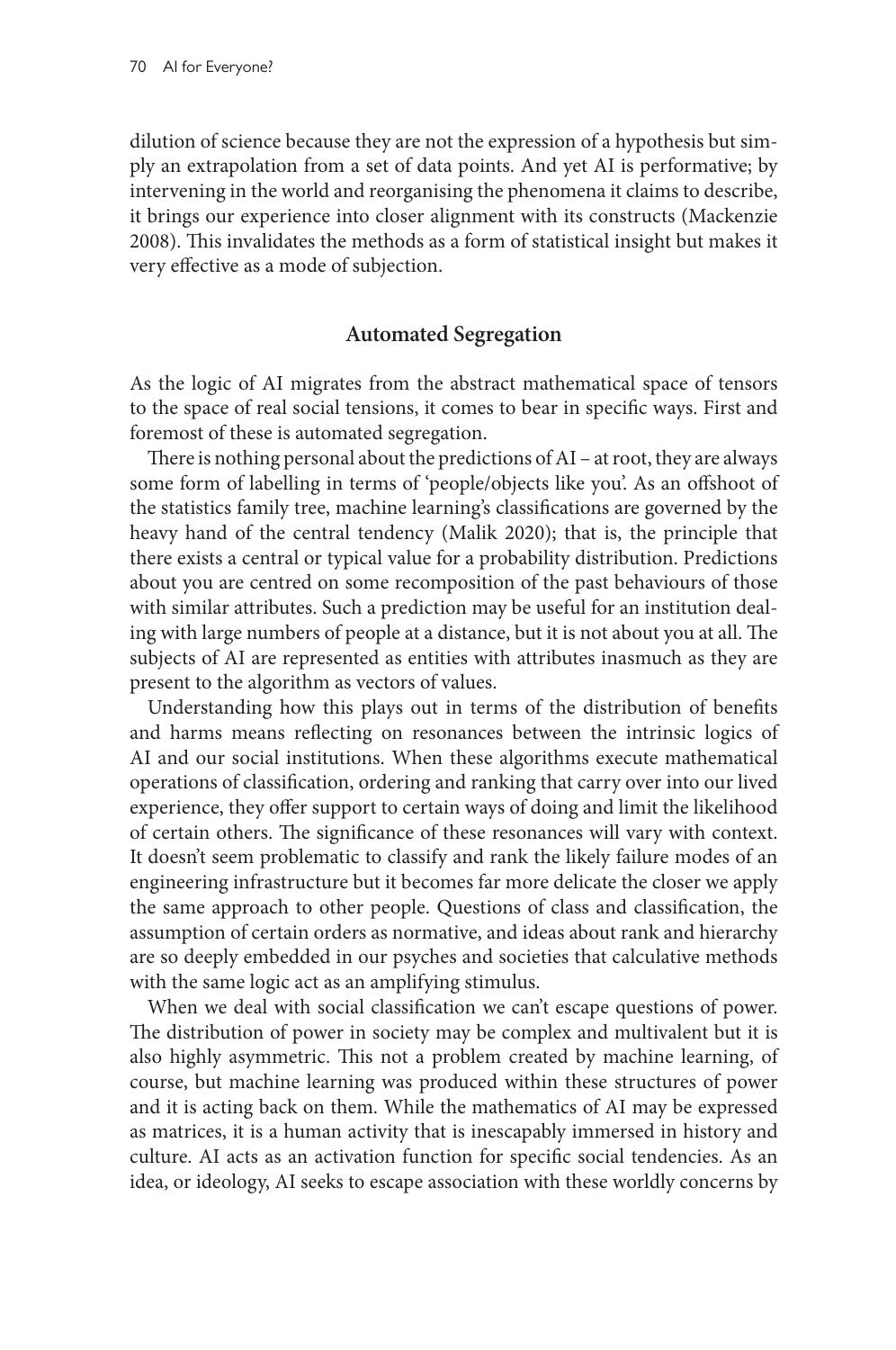identifying with a pure abstraction and a neoplatonic purity of forms (McQuillan 2017), but this is only a plausible cover story to those who occupy an already privileged standpoint. The optimisation functions themselves will in general also be defined from these positions of social privilege. When AI talks in terms of 'models' it means the learned weights in a neural network, not the classic idea of a model that describes inner workings; as the goal is prediction not explanation, it is not supplying insights that could be used for causal interventions.

For AI's impacts on the ground, the operative concerns are discrimination and segregation. AI is a racist technology, in the sense that AI operates so as to segregate, and racism itself can be understood as a technology of segregation (Lentin 2018). This is easy to see when it comes to facial recognition, one of the most egregious applications that AI has so far gifted to society. It is not just that facial recognition seems to perform less well on people of colour, it is that it carries out what Simone Browne calls 'digital epidemermalisation': 'the exercise of power cast by the disembodied gaze of certain surveillance technologies … that can be employed to do the work of alienating the subject by producing a "truth" about the body and one's identity (or identities) despite the subject's claim' (Browne 2015). In other words, AI's operations of facial classification are actually reconstructing the category of race for subsequent intervention (Stark 2019). Facial recognition itself forces race onto a face. Clearly, any alternative approach to AI must be at the very least decolonial. When applied to people, AI's operations with entities and attributes distil us down to innate differences. It excludes perspectives from critical race studies which might question the construction of identity gradients, nor does it acknowledge any sociological understanding of why people might be trapped in particular social patterns.

On this basis, we can confidently say that the overall impact of AI in the world will be gendered and skewed with respect to social class, not only because of biased data but because engines of classification are inseparable from systems of power. Writers like Virginia Eubanks highlight some of the ways this comes to pass for social class as well as race; how it seems to always be the poorest and most marginalised who bear the brunt of collateral damage from algorithmic systems even when the bureaucrats involved are making sincere efforts to be fair (which they often aren't) (Eubanks 2018). The data demands of AI mean that the pattern of having to trade private personal information for services will become even more invasive. The optimisations of AI act as an inverse intersectionality, applying additional downward pressure on existing fissures in the social fabric. Like Eubanks, we should be asking what specific forms these fractures will take, and how to recognise them. One marker will be the emergence of machinic moralism. The more that AI is seen as a solution to austerity, the more its classifications and rankings will be enrolled in the rationing of goods and the assigning of sanctions. AI will be put in the position of deciding between the deserving and the undeserving. The most advanced forms of computation seem destined to re-enact a Victorian morality.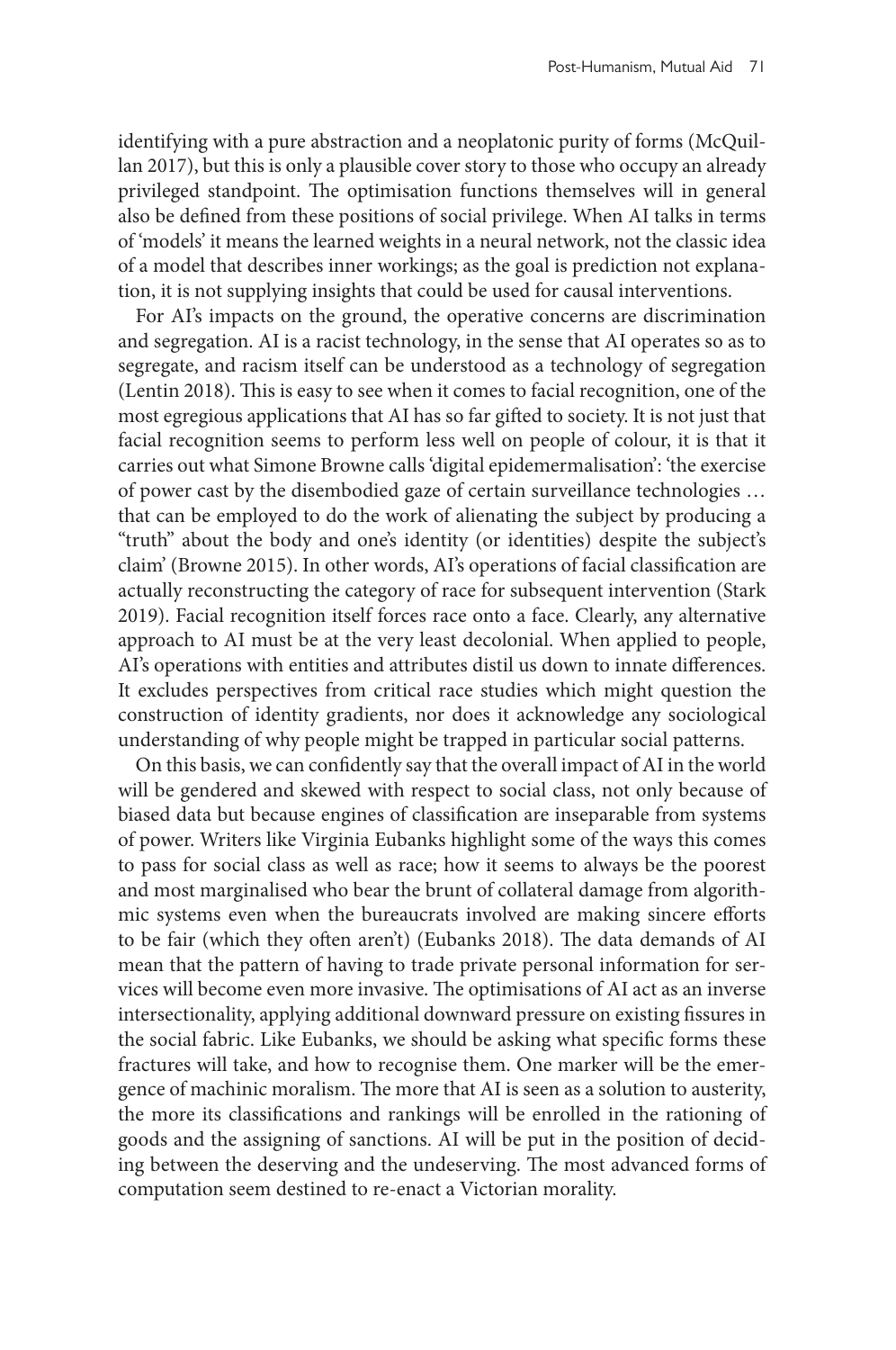We can expect a lot more 'production of truth … despite the subject's claims', as Browne puts it. Not only digital epidermalisation but epistemic injustice, a concept developed by philosopher Miranda Fricker through her analysis of the ways women have historically been degraded both in terms of the credibility of their testimony and in their very capacity as a knower (Fricker 2009). The operations of AI at scale will produce 'continuous partial states of exception' (McQuillan 2015) where the access to shared social, political and economic rights will be adaptively suspended for particular cohorts with the justification (if one is ever given) that this is required for an overall optimisation of the system. AI itself is indifferent to unintended consequences and collateral damage, as its version of statistical methods dispenses with robust estimates of error. The effects on the people 'in the loop', that is, operating within these systems, will be the production of carelessness because they won't be in a position to challenge the opaque but apparently empirical judgements of the system. The wider output will be a scaling of callousness, as the specific effects on the most vulnerable and least able to speak up will be occluded by the abstractions that drive the algorithms.

Clearly, both the logics and the impacts of AI are rooted in ways of approaching the world that go deeper than a recent acceleration in computational capacity or the availability of plentiful training data. It's important to try to characterise this overall stance towards the world, not only to challenge it but to be wary of challenging it in ways that simply make the problems worse.

#### **Machine Learning Modernism**

Machine learning can't simply be summed up as the implementation of a particular philosophy. It is an active and performative force in the world, which has the potential to change the conditions of thought itself. However, it can be useful to point out how much machine learning inherits from modernism.

To start with, AI is a form of computation and its algorithms are expressions of computational thinking, that is, decomposition, pattern recognition and abstraction (Wing 2008). While the first two are the most apparent – a world decomposed into data and acted on by statistical pattern finding – it's abstraction that most defines the character of AI's impact. AI is above all a mode of abstraction that allows any issue to be treated as a mathematical optimisation problem. Any aspect of the world deemed relevant must be quantified and normalised for inclusion in this operation; in the innermost workings of deep learning, all data is rendered as vectors of numbers between zero and one. AI is deeply reductive, asserting in effect that it can predict the unfolding of a system in terms of those elements which can be reduced to data, and the only attributes of the world that count are those that can literally be counted. Unlike science, which at least seeks a careful explanation of how a layer of reality arises from the interactions of simpler elements, AI is epistemologically careless; it's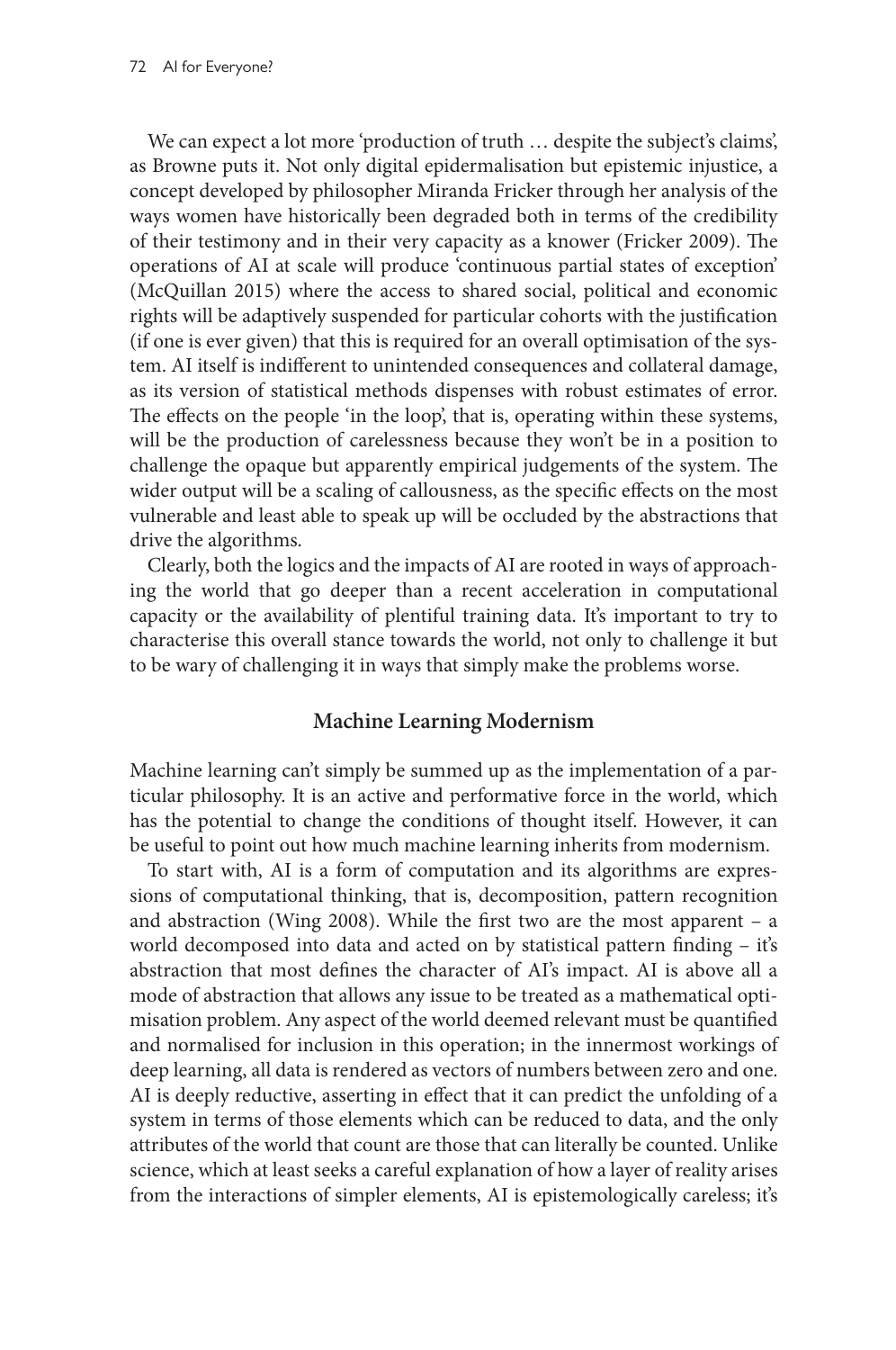not concerned about whether its reductions represent anything more fundamental as long they produces repeatable predictions.

Applied to the social realm, AI takes on the kind of reductiveness that was elucidated by Heidegger; that is, a reduction of being itself. The being of entities subject to AI's 'enframing' is reduced to a calculative order which 'drives out every other possibility of revealing' (Heidegger 2013). Making the social world into data for the benefit of AI is to convert ourselves into a standing reserve for optimisation and prediction. This echoes the way that dualistic metaphysics combined with the capitalism system reduce the natural world into raw material and resource. AI models the world, but only to get something out of it.

The discourse of AI uses terms like 'model' and 'representation' pretty interchangeably. They are used as shorthand for the nexus of feature set and algorithmic architecture which are being applied to get a result. The layers of a deep learning model apply successive transformations to the input feature space that will eventually allow it to be distilled down to required target labels. Each layer contains a different representation of the original data, by way of the weights at each node in the layer. A prominent practitioner likens it to trying to uncrumple a paper ball; each hand movement is like the geometric transformation carried out by one layer, and 'deep learning models are mathematical machines for uncrumpling complicated manifolds of high-dimensional data' (Chollet 2017).

What gets easily overlooked in the intriguing detail is the form worlding that is taking place; what resonances that are set up by dealing with the world this way. Prioritising representations over presence may be necessary for modelling, but it is a move that has political as well as philosophical implications. A fundamental operation of social power at any level is the power to represent someone's reality back to them in a way that is asserted as being more real. AI is at the stage of having representations that are opaque and barely understandable even to those who produce them, while these representations are increasingly relied on to make robust social interventions.

Looking at the data as it is transformed through the layers evokes another essential aspect of AI; the imposition of equivalence. By representing attributes as numbers in a vector they are made commensurable whether they happen to represent 'likes' on Facebook or the oscillations of an ICU heart-rate monitor. The values of each feature are traded against each other in the iterations of the optimising algorithm as it seeks to descend to the minima of its loss function. AI effects the same operation of equivalence as money; rendering objective diversity in terms of values that can be traded against each other.

AI is marked by the same modes of abstraction, representation and equivalence as the rest of modernity. It applies an instrumental rationality that subsumes social relationality and material under a single regime of equivalence which discards the incommensurable (Horkheimer and Adorno 2002). The single optic of optimisation admits no outside; the methods of machine learning are more than generalising, they are universalising. AI carries on the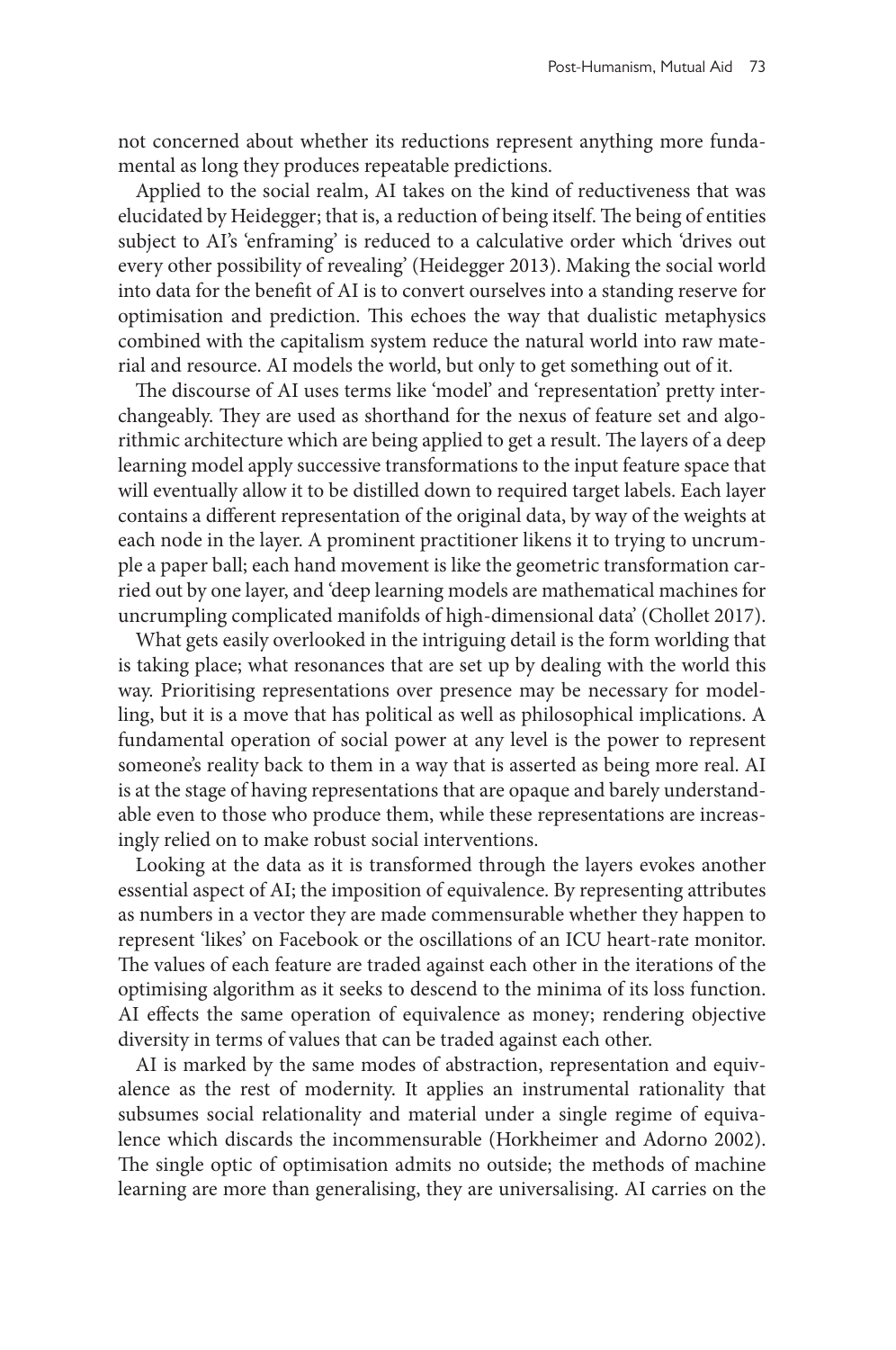tradition of modern thought that Whitehead criticised as 'explaining away' – by taking its abstractions as something concrete, everything that does not fit into the schema is denied the status of proper existence (Whitehead 1997). AI operates as automated segregation, in the same key as racism, patriarchy and the class system, applying an inevitable hierarchy of humanness to it subjects. The reaction to the evils of colonialism from liberation thinkers like Fanon was to demand colonial subjects' rightful membership in the category of human (Fanon 2005). Given the promotion of such profoundly alienating and dehumanising processes it is only natural that the obvious callousness of AI will be opposed by calls for return to human values and to a valuing of the human. Like the writers and activists of postcolonialism, the unhappy subjects of algorithmic governance will come to demand their full membership of the category of humanity. It's in this reaction, though, that further perils lie in wait.

## **Reactive Humanism**

The call for a post-algorithmic humanity that leaves no-one behind needs to find a way to escape the legacy of humanism. Historical definitions of humanness tend to carry with them the assumption of human exceptionalism; that is, the uniqueness of the human in relation to the animal and material worlds. Whereas this originally had religious roots, the secular version born out of the Enlightenment centred on consciousness, morality and particular notions of reason. Over time, these notions have deeply shaped the psycho-political landscape we still inhabit.

There's a bifurcation in our way of understanding the world that still acts to separate us from the world. Whatever the success of the scientific approach, we still seem to distinguish ourselves as having an agency and a will that is different from the deterministic conception of nature that science implies. The foundational distinction between observer and observed remains, despite the challenge of quantum mechanics, and still cascades into operations as mundane as those of applied machine learning.

The bounded individualism that comes with humanism is not merely a metaphysical curiosity but an active factor in our political economy. Along with the rational consciousness of individual actors, the very concept of the separated individual underpins neoliberalism and classical economics. Humanism, as the species-separateness of humanity, also provides the logic for treating the rest of nature as a resource, as an externality to be plundered at will for productivity. And this 'nature' includes, of course, those people who are in whatever way seen as less than fully human.

Humanism is a vector for some of the same problems that plague a modernist AI. The historically constructed idea of the human was that it was endowed with the ability to make moral choices. It is exactly this aspect that led Nietzsche to question the idea of the 'I' as the illusion of continuity that enables morality;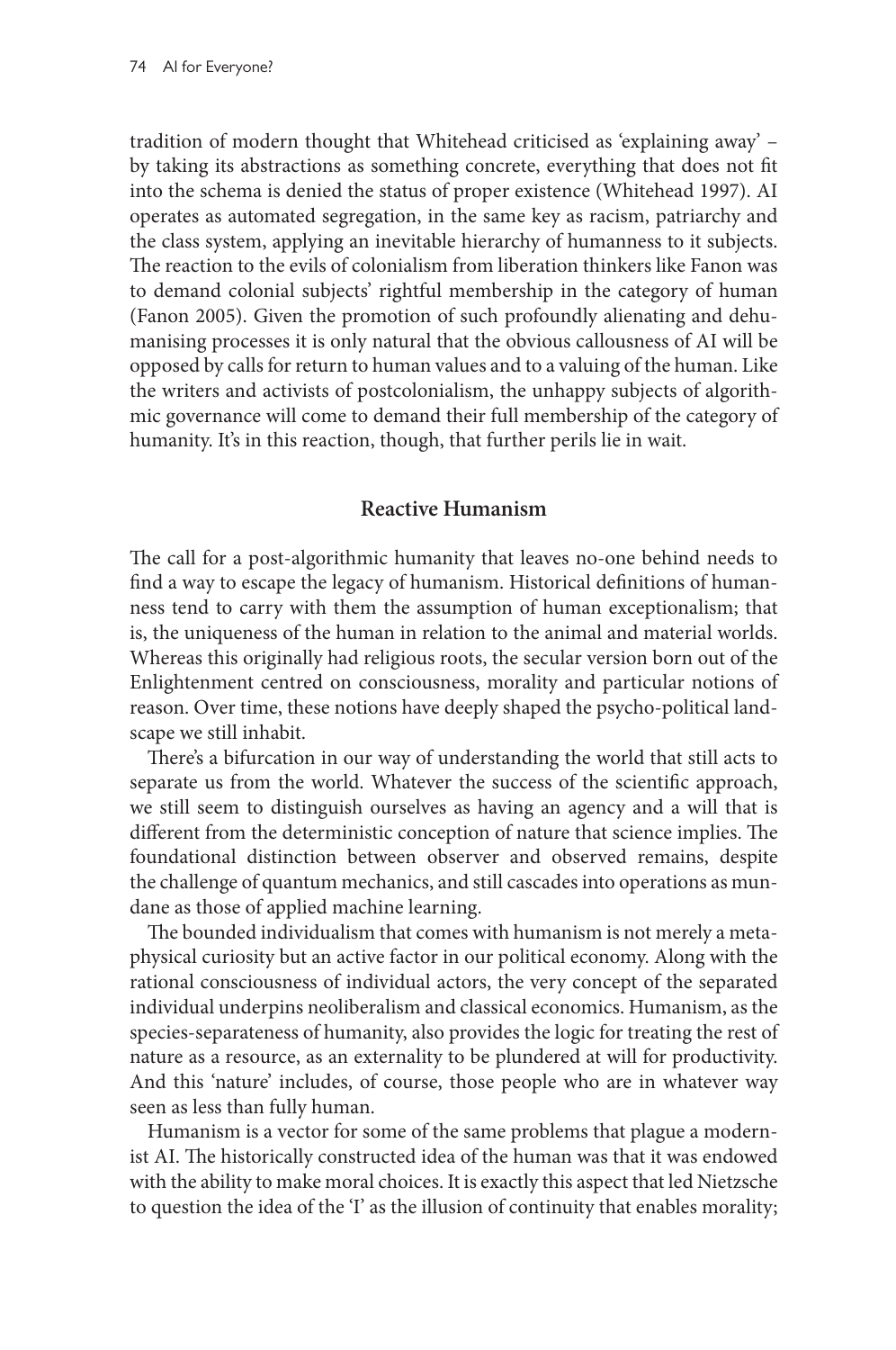that is, the identity that is the cause of the actions and so is deserving of reward or punishment. For him, the moral concept of the 'I' is projected onto events in the world (Nietzsche 1998). As we have seen, AI is already projecting algorithmic forms of moral attribution into its predictions, and in line with Nietzsche's original critique this moralism acts in the interests of some rather than all. A reactive humanism would only modify this mode of moralising rather than replacing it.

Similarly for actions that contribute to climate change; modernist AI is part of a wider system where extraction follows closely on the heels of abstraction, where everything of the world is seen as a utilitarian resource, not a fragile component of a self-regulating ecosystem. AI is making its own contribution to global warming via the exponential increase in computing required for the latest deep learning models and the consequent carbon emissions (Strubell, Ganesh and McCallum 2019). But humanism itself, as the vision of the human as separate and subject to special rules, is the precursor of worldviews that have created the possibility of the Anthropocene.

Perhaps the most immediately dangerous aspect of human exceptionalism is the one linked directly to the definition of AI; the question of consciousness and superior intelligence. Humanism sees the spark of rational intelligence as a marker of uniqueness. The field of AI meanwhile, while its current best practice is the steamhammer of statistical prediction, still holds on to the idea that this narrow form of computational 'intelligence' is a foothill on the way to artificial general intelligence; that is, machines that can think like us (Hodson 2016). Both humanism and AI understand intelligence as something hierarchical, that can be ranked from lower to higher. But ranking on the basis of intelligence is the backbone of race science, the pseudo-empirical justification for colonialism and white supremacy (Golumbia 2019). Not only that, but the implicit ranking of human worth by IQ has been a historic justification for eugenics through programmes such as forced sterilisation, and is re-emerging at the time of writing in terms of criteria for COVID-19 triage that downgrade those seen as in some way disabled (NoBodyIsDisposable 2020).

In short, by reacting to the dehumanising effects of automated segregation by reaching for a ready-to-hand humanism, we are not escaping challenges like climate change and the politics of racial supremacy, or the underlying assumptions of human exceptionalism and subjectivity that are based on a dualistic metaphysics.

# **New Materialist AI**

We are seeking an alternative AI that avoids the dehumanisation induced by automated segregation. Where AI is an engine of injustice it is because it intensifies the reductiveness, representationalism and universalism that privileges an existing social hegemony. At the same time, we recognise the dangers of a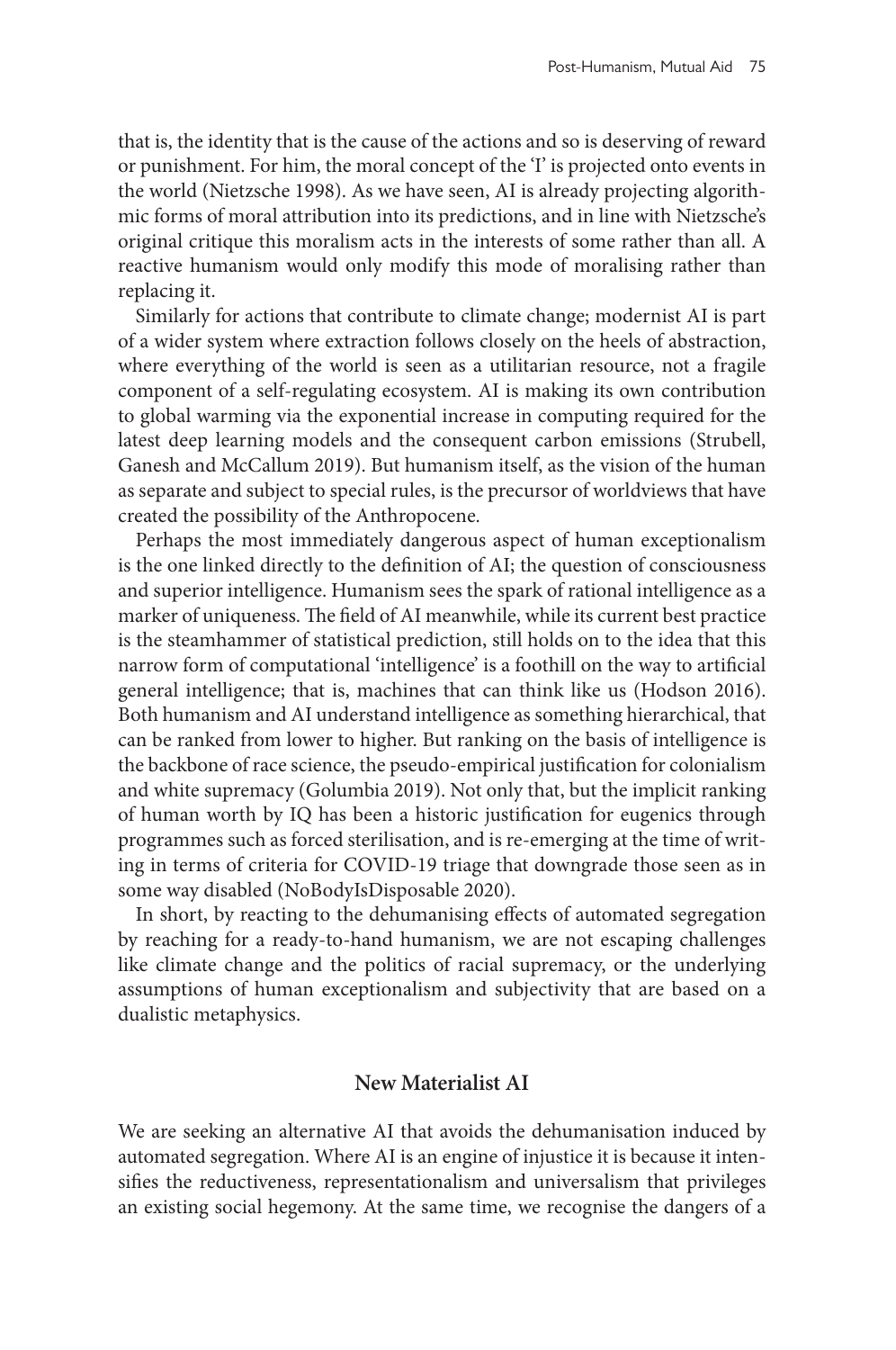reactive humanism; of fetishising human uniqueness in a way that perversely ensures some humans don't make the cut, and whose bordering off of the rest of the material world reduces it to an exploitable resource. We're looking for the possibility of post-AI that is at the same time postcolonial and posthuman (Mitchell 2015).

However, this is not an exercise in reconciling theories. The aim is to sketch out a practice, or a praxis; an approach that can alter the current performativity of AI, not just critique it. So whatever we draw from the field of new materialism (Sanzo 2018), from its fluidity of being and its immersive relationality, it needs to retain a clear possibility of agency. The aim is not simply to overcome dualism and reattach ourselves to a reality we have misunderstood, but to act politically against the amplification of injustice.

The idea of a new materialist AI is important to explore because of the way it opens questions about the boundaries and hierarchies constructed between beings, and concerns itself with what these structures obscure and erase. The starting point here is the materiality of the world, but without any assumptions about meanings. The focus is on the way the material world and social meanings are part of a process of co-construction that is at the same time marked by relations of power. In other words, there's a non-dualistic politics acting at the point of intersection between subjectivity and matter.

AI takes sides here through its promotion of a worldview whose rigid categories of meaning have real material consequences. The AI we know acts on and through individualised and itemised entities, and carries forward the political payload in terms of a world of atomised individuals and externalised nature. It reinforces particular boundaries in terms of what exists and how it gets distributed. Seeking an alternative AI suggests it's worth exploring a more posthuman approach, focusing on the interactions from which the familiar phenomena are emergent. Instead of an AI that takes the position of an outside observer, we can start with the idea of being as immersive and embedded, undermining the gaze of objectivity from which a single optimised truth can be affirmed.

An immersive and emergent perspective on the world also suggests the idea of agency is no longer confined to the human but is distributed across the sociomaterial landscape. However, there are some drawbacks to distributed agency if we are attempting to construct a political project, especially the kind of distributed agency that falls under the umbrella of Actor-Network Theory. If the starting point is to describe complex networks of material-semiotic actors in a way that makes intentionality a secondary phenomenon, we open up the space for pacification; describing the becoming of what is, rather than striving for what should be. We are not simply seeking to reconnect to a non-dualistic reality, but to change it.

One way to overcome dualism is by starting from the intertwining of phenomena that were previously classified as distinct. Our approach is to follow Karen Barad by identifying the way both the material world and subjects of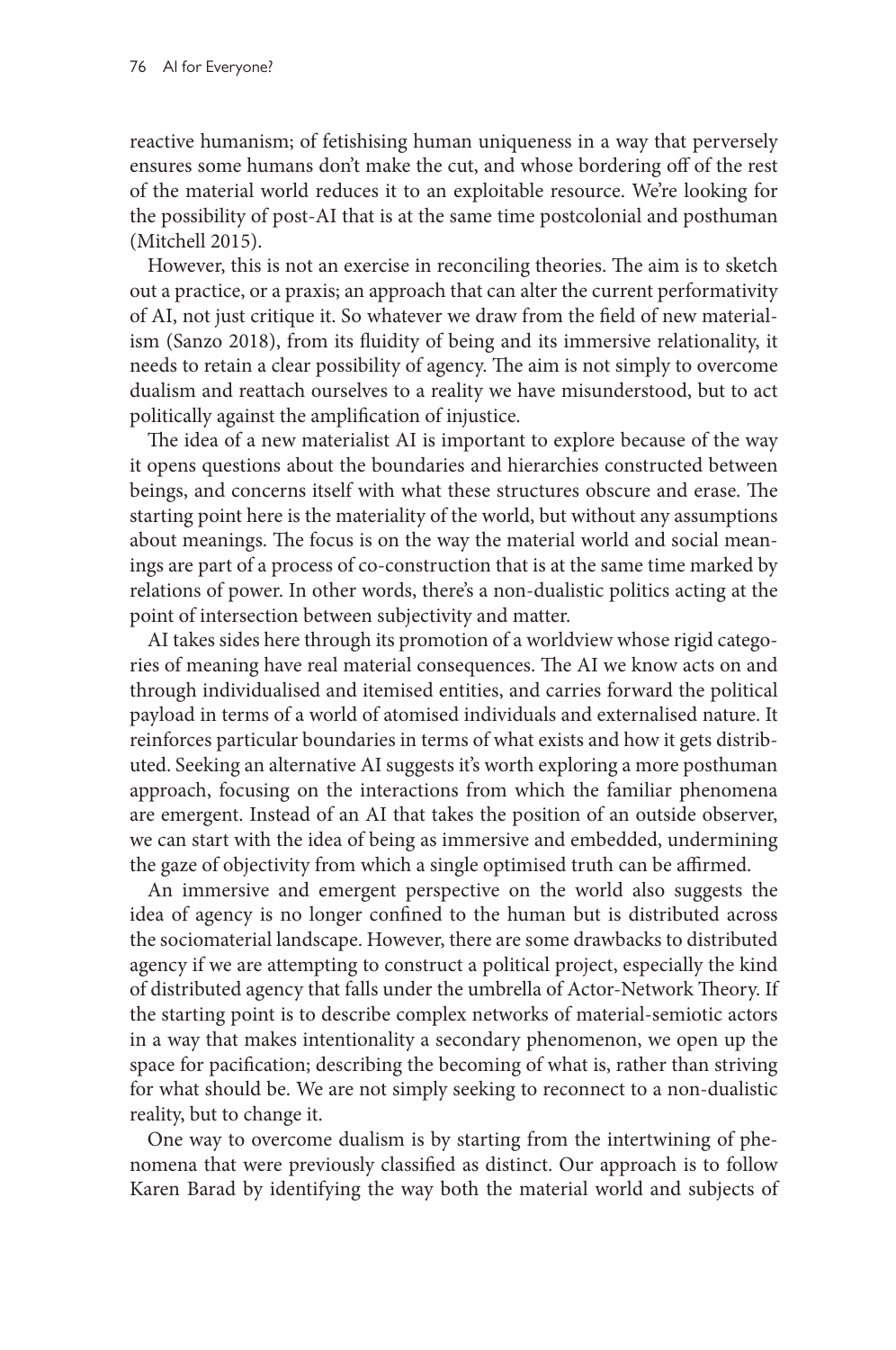knowledge emerge through the actions of what she calls material-discursive apparatuses (Barad 2007). Her ideas of 'agential realism' bring together perspectives from Foucault and from the quantum philosophy of Niels Bohr.

The findings of quantum mechanics led Bohr to reject the assumption that the world is made of determinate objects with well-defined properties independent of specific experimental arrangements. Instead, phenomena are determined by the wholeness of the measurement event. The particular way this is put together produces a particular division between the object and the observation, which has the consequence of materialising some properties while excluding others. This is an irrefutable experimental result at a quantum level but, as Barad spotted, parallels the way social constructivism analyses the formation of subjectivity through the operations of power. So she also draws on Foucault's notion of a heterogeneous apparatus ('dispositif') of physical, administrative and knowledge structures that produces both us as social subjects and the societies we inhabit.

Barad uses the term 'intra-action' to talk about the mutual constitution of objects and subjects. Phenomena are produced by the intra-actions of apparatuses, which are active not passive; they are not just measuring instruments but boundary-drawing practices. These apparatuses are neither the laboratory instruments of Bohr or the semiotic institutions of Foucault but both at the same time; they are 'material-discursive' apparatuses.

Humans, according to Barad are part of the ongoing reconfiguration of the world produced by these apparatuses. 'Humans (like other parts of nature) are of the world, not in the world, and surely not outside of it looking in. Humans are intra-actively (re)constituted as part of the world's becoming' (206). We have agency through our participation in the iterative production of reality and the space that exists within that for new possibilities. Human practices are 'agentive participants' in the way phenomena are 'sedimented out' of this ongoing process. The idea of sedimentation makes us pay attention to the fact that the world we experience, and our experiencing of it, are not the starting point for analysis but are already the product of active processes. Material and meaning are not separate but the depositions from a dynamic that is not dualistic. Seen in this light, the systems of AI are aspects of a material-discursive apparatus that are themselves sedimented out from other material-discursive systems, all of which are open to participatory reworking.

AI as we currently know it is an instance of representation gone wrong, built on a foundation of the same mistake spread across the philosophical and political landscape. AI is not simply a layer of representation imposed on a solid ontology but part of a stack of practices that splits subject and object all the way down. Its automated segregations are boundary-drawing practices that act in the world. We're not going to find a line of flight by means of a better mapping, a more accurate metaphysical correspondence. By throwing our hat in with agential realism we're also trying to switch allegiance to a process philosophy,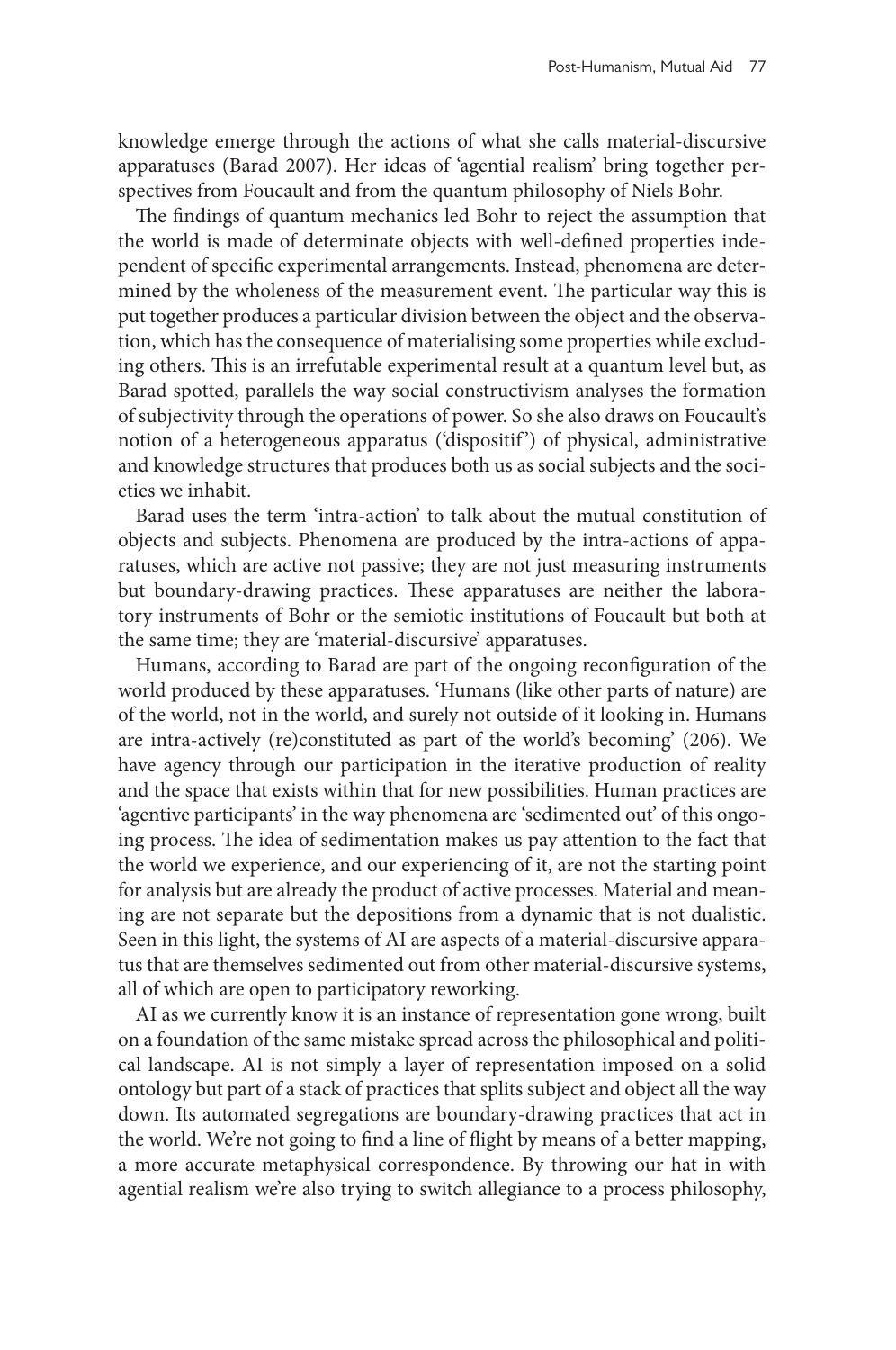where the emphasis is not on being but on becoming. Instead of mirroring reality, it's about the making of realities; the important thing is to make meanings that matter. This approach to an alternative AI is pragmatic, based on the principle that knowing the world is inseparable from agency within it. It's a situated metaphysics that is committed to making a difference by not only overcoming dualisms but by overcoming the division between knowing and caring.

Care exists in the shadow of the kind of detachment and abstraction that is valorised by AI. Care starts from a concern with exclusions and boundaries, and with the asymmetry of consequences for the most vulnerable (Bellacasa 2017). Dematerialising the divides between observer and observed, subject and object, humanity and nature is an opening to a kind of caring cosmopolitics; the term Isabelle Stengers uses for being attentive and responsive to the multiples of being with which we are entangled and co-constituted (Mitchell 2015). This acceptance of heterogeneity without fixed boundaries and an interdependence that is also an intra-dependence gives us the basis for an approach that is both posthuman and postcolonial. A situated caring means starting from the experiences of those at the margins, from ways of knowing that can challenge the erasure of lived experience by the ideology of efficiency, in order to counter the algorithmic extension of carelessness. The question that remains is how we might go about applying ideas of agential realism and care to produce an alternative form of AI.

# **Post-AI Politics**

Moving beyond the injustices powered by institutional machine learning means moving beyond representation to social recomposition. The materialdiscursive apparatus of AI acts to reinforce the wrong answer to the question of how to be together. It co-produces ineffective concepts of fairness and skewed distributions of social goods that reinforce each other and the status quo. As apparatuses that make meanings, the current instances of AI optimise Mark Fisher's invocation of Frederic Jameson, that it is easier to imagine the end of the world than an end to capitalism (Fisher 2009) – it actively contributes to the former and erases the possibility of the latter. And yet we are agentive participants in this wider system whose intra-actions are open to reworking. We can be part of altering these boundary-drawing practices. The question of recomposition is the question of whether agential realism can be composed as collective action.

AI is already earmarked as a solution to austerity through calculative rationing and optimised extensions of precarity and scarcity. At the time of writing, in the midst of the COVID-19 pandemic, the prospect of heightened post-pandemic austerity in an even more datafied and surveilled environment only boosts the likelihood of algorithmic optimisation being substituted for social justice. For many of the issues where AI is being applied to single out those deserving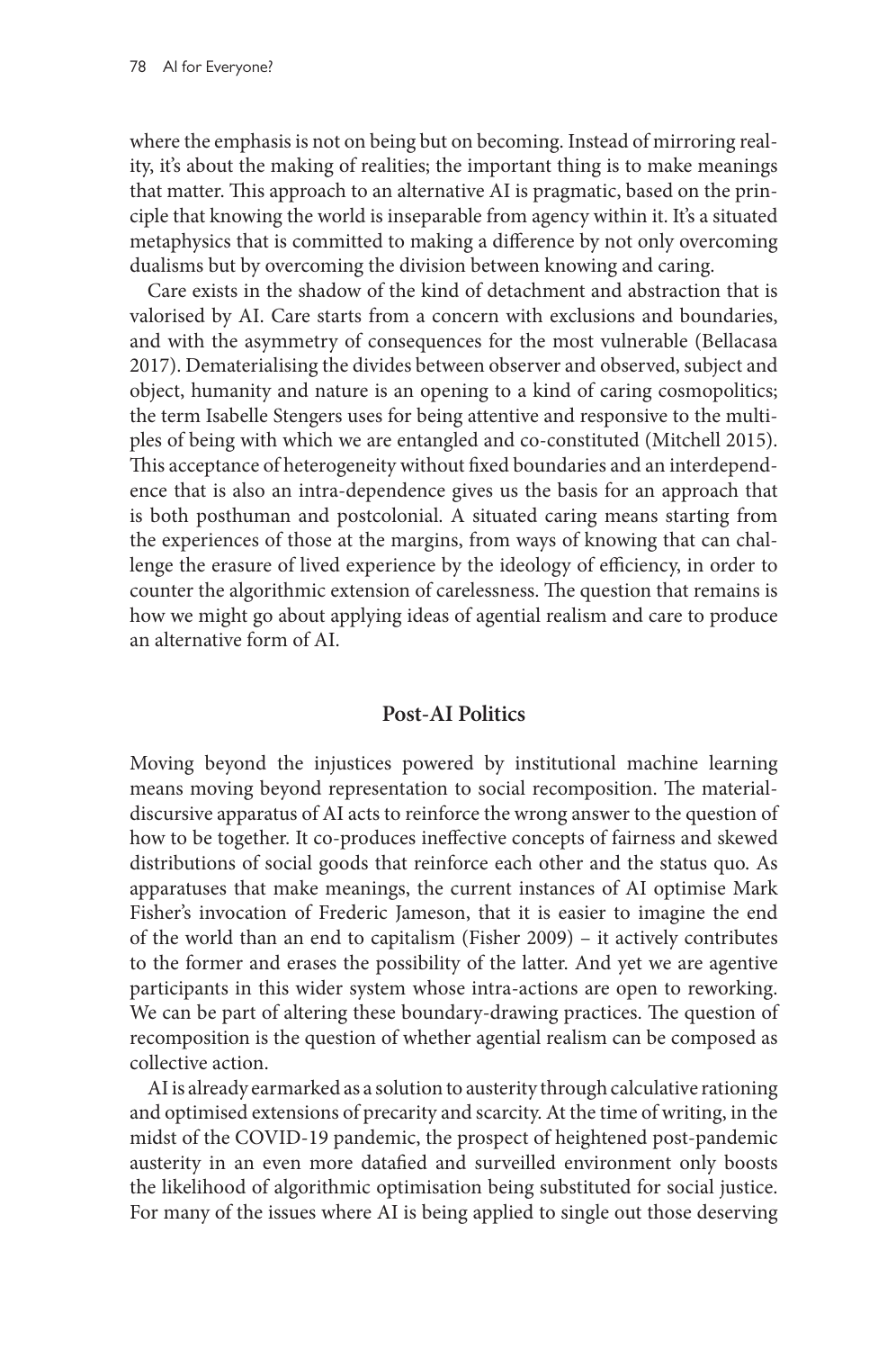intervention, that is, the most 'risky', the situation would be made fairer overall if resources were redistributed to lower the overall risks. For example, rather than sinking resources into deep learning models that try to predict which parents will abuse their children, why not acknowledge that poverty and drug abuse are highly correlated with child abuse and put resources into reducing poverty and providing more accessible drug treatment services (Keddell 2015). Instead of seeing the problem as one of identifying the most risky 'entity', it's about starting from the inseparability of all entities and a recognition that they are co-constituting; not just an ethics of relationality (Birhane and Cummins 2019) but an ethico-ontology of relationality.

This approach doesn't depend on a top-down restructuring that moves from metaphysics to science to social policy. It simply requires an openness to the speculative starting point of agential participation motivated by care. It means acting 'as if' the intra-actions of a material-discursive apparatus could be determined by caring about the consequential meanings that are produced. In more familiar political terms, it means acting as if solidarity were not only a stance but a core facet of being, as if mutual aid was not simply a choice made after social reality was sedimented out but a driving element in the iterative reproduction of the world. What we are currently experiencing instead is not an established order but the entropic disorder established by apparatuses that utterly lack the balance necessary to sustain us or our world.

The current and ongoing sedimentation of reality has its own pyroclastic momentum. What we can hope for at this time is to both slow it down and to diffract it through the introduction of difference. The pragmatic approach proposed here is to introduce structures that 'slow the universalizing process by unsettling existing assumptions, boundaries and patterns of political action' (Mitchell 2015). For this role we propose people's councils for AI (McQuillan 2018). People's councils are bottom-up, federated structures that act as direct democratic assemblies. The mutual encounters and consensus-making of people's councils are themselves transformative in terms of creating different relationalities. The purpose of people's councils is to become a mode of 'presencing', of forcing the consideration of the unconsidered, or more fundamentally of reordering the idea of AI such that its production of pairings of concepts and material effects iterates towards an actually different society.

People's councils, based on solidarity and mutual aid, are an attempt to inoculate our meaning-making structures against fascism. The operations of fascism past and present show the ability to embrace technology as technique while replacing modernism with a cult of authoritarian traditionalism, a disturbing tendency already visible in the 'dark enlightenment' narratives of neoreaction circulating in Silicon Valley (Haider 2017). AI as we know it forms a harmonic with neoreaction's 'near-sociopathic lack of emotional attachment' and 'pure incentive-based functionalism' (MacDougald 2015). People's councils are a diffraction of AI, introducing the difference of care as a mode of interference and superposition.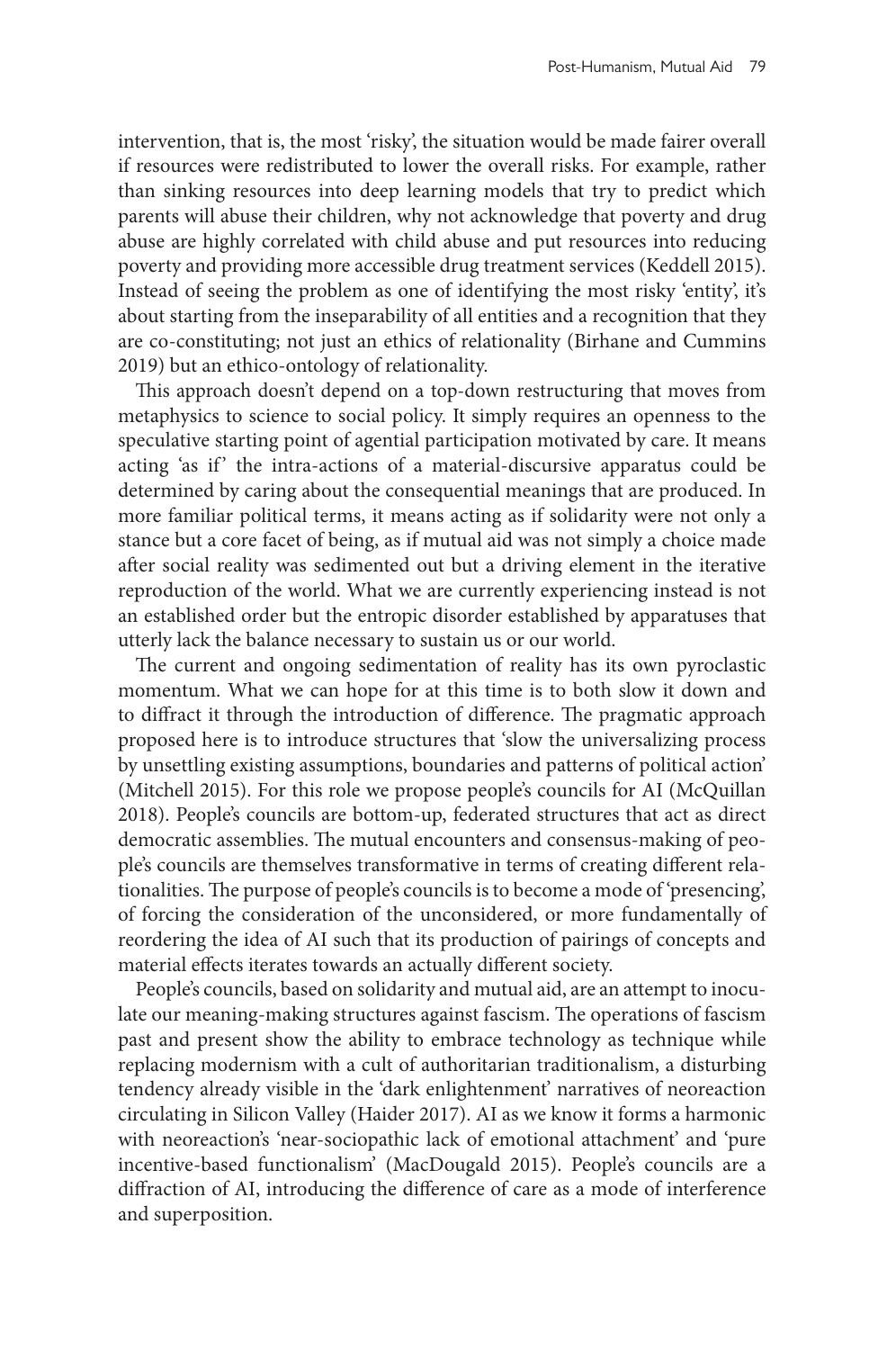People's councils are not a form of collectivised humanism or an attempt to re-centre the human as the only actor that matters, but a situated intervention in the ongoing reiteration of wider conditions. They are directed at the creation of new possibilities. We still have the possibility of reforming the structures, such as AI, that are increasingly becoming part of co-constituting us and our material world. The proposition is that these can be modes of differencing rather than of machinic modernism. The danger is that the mounting collateral damage caused by pervasive AI will drive a more atavistic response, whose boundary-drawing practices will increasingly be determined by notions such as racial superiority or eugenic justifications that some should be left to die in order to preserve the economy and/or the planet, narratives that we can already see emerging as a neoliberal and fascist reaction to the COVID-19 pandemic and as Malthusian responses to climate change.

As a rule of thumb, we should examine every situation where AI is being offered as a solution and ask how on-the-ground collective action might enable a radical commoning of both risks and resources. Instead of a technocratic solution to precarious labour, for example, that imposes some spurious metric of fairness on a structure that embodies injustice, we look to a complete socialisation of the relations and materialities involved. This happens, for example, when workers react to layoffs by occupying their workplaces and transforming material production in collaboration with the local community (Pazos 2018). The only material-discursive politics consistent with a cosmopolitical care is a radical commoning.

As Donna Haraway reminds us, our intra-actions and interdependencies stretch across vast fields of biota and abiota. Nevertheless 'the doings of situated, actual human beings matter. It matters with which ways of living and dying we cast our lot rather than others' (Haraway 2016). Changes start with grassroots collectives who are prepared to take on the necessary activities of repair and resistance. The modelling which needs to take priority is not that delivered from on high by vast structures of computation but the modelling to each other of different ways of living and caring through mutual aid. Reclaiming political agency from engines of abstraction without the need for the rigid boundaries of humanism means taking solidarity as the starting point for our becoming.

# **References**

- Bellacasa, M. 2017. *Matters of Care*. (3rd edn.). Minneapolis, MN: University of Minnesota Press.
- Birhane, A. and Cummins, F. 2019. Algorithmic Injustices: Towards a Relational Ethics. *ArXiv:1912.07376 [Cs]*, December. Retreived from [http://arxiv.org/abs](http://arxiv.org/abs/1912.07376) [/1912.07376](http://arxiv.org/abs/1912.07376).

Barad, K. 2007. *Meeting the Universe Halfway: Quantum Physics and the Entanglement of Matter and Meaning*. Durham, NC: Duke University Press Books.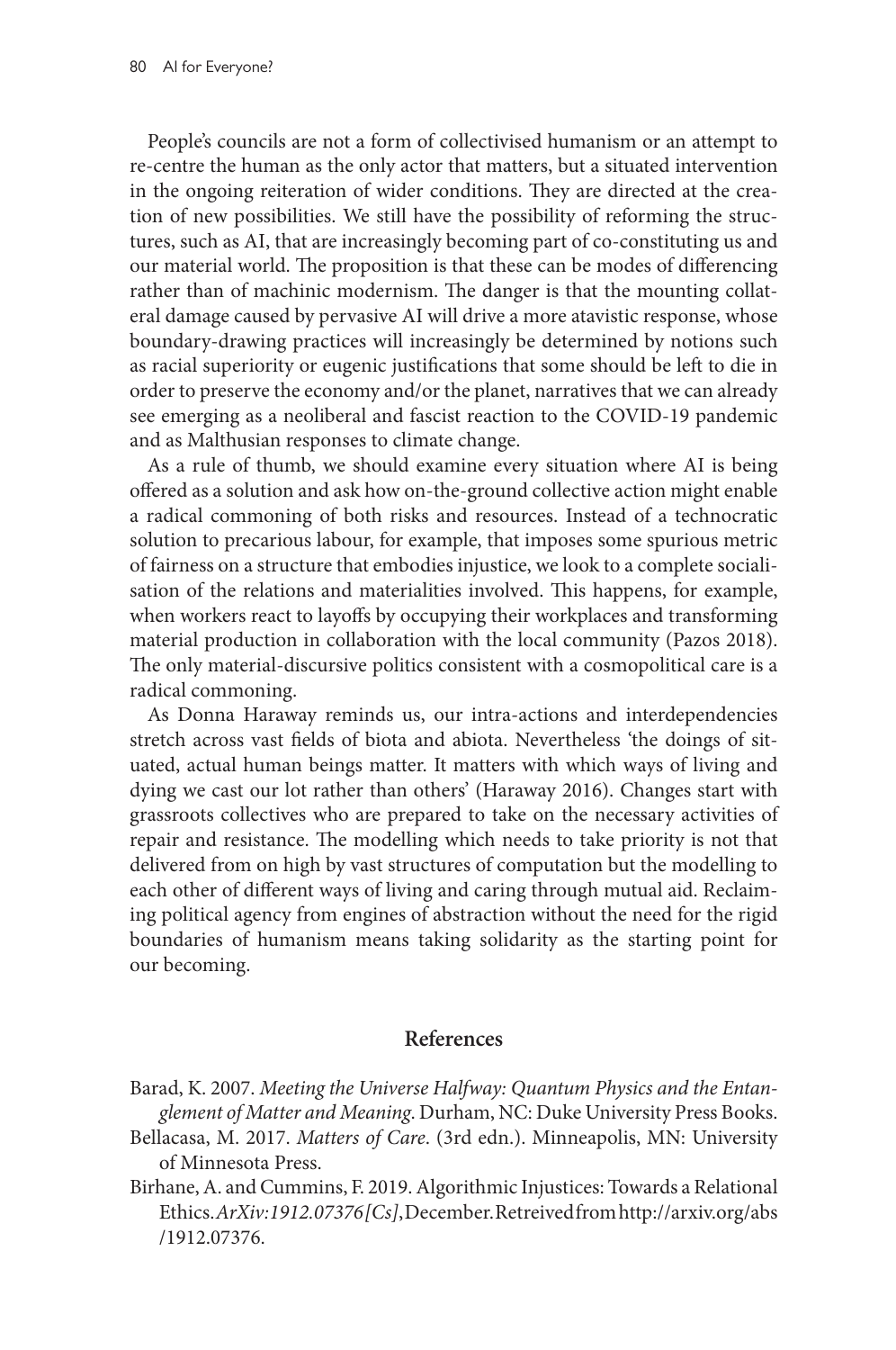- Browne, S. 2015. *Dark Matters: On the Surveillance of Blackness*. Durham, NC: Duke University Press Books.
- Chollet, F. 2017. *Deep Learning with Python*. (1st ed.). Greenwich, CT: Manning Publications Co.
- Crofts, P. and van Rijswijk, H. 2020. Negotiating 'Evil': Google, Project Maven and the Corporate Form. *Law, Technology & Humans*, 2(1), 75–90.
- Eubanks, V. 2018. *Automating Inequality: How High-Tech Tools Profile, Police, and Punish the Poor*. New York: St. Martin's Press.
- Fanon, F. 2005. *The Wretched of the Earth: Grove Atlantic*. Grove Paperback. [https://groveatlantic.com/book/the-wretched-of-the-earth](https://groveatlantic.com/book/the-wretched-of-the-earth/).
- Feldman, M., Friedler, S. A., Moeller, J., Scheidegger, C. and Venkatasubramanian, S. 2015. Certifying and Removing Disparate Impact. In *Proceedings of the 21th ACM SIGKDD International Conference on Knowledge Discovery and Data Mining*, 259–268. KDD 2015. New York: Association for Computing Machinery. DOI: [https://doi.org](https://doi.org/10.1145/2783258.2783311) [/10.1145/2783258.2783311](https://doi.org/10.1145/2783258.2783311).
- Feng, S., Wallace, E., Grissom II, A., Iyyer, M., Rodriguez, P. and JBoyd-Graber, J. 2018. Pathologies of Neural Models Make Interpretations Difficult. In *Proceedings of the 2018 Conference on Empirical Methods in Natural Language Processing*, 3719–3728. Brussels, Belgium: Association for Computational Linguistics. DOI: [https://doi.org/10.18653](https://doi.org/10.18653/v1/D18-1407) [/v1/D18-1407.](https://doi.org/10.18653/v1/D18-1407)
- Fisher, M. 2009. *Capitalist Realism: Is There No Alternative?* Winchester: John Hunt Publishing.
- Fricker, M. 2009. *Epistemic Injustice: Power and the Ethics of Knowing*. Oxford: Oxford University Press.
- Golumbia, D. 2019. The Great White Robot God. *Medium*, 1 February 2019. [https://medium.com/@davidgolumbia/the-great-white-robot-god](mailto:https://medium.com/@davidgolumbia/the-great-white-robot-god-bea8e23943da) [-bea8e23943da](mailto:https://medium.com/@davidgolumbia/the-great-white-robot-god-bea8e23943da).
- Haider, S. 2017. The Darkness at the End of the Tunnel: Artificial Intelligence and Neoreaction. *Viewpoint Magazine*, 28 March 2017. [https://www](https://www.viewpointmag.com/2017/03/28/the-darkness-at-the-end-of-the-tunnel-artificial-intelligence-and-neoreaction/) [.viewpointmag.com/2017/03/28/the-darkness-at-the-end-of-the-tunnel](https://www.viewpointmag.com/2017/03/28/the-darkness-at-the-end-of-the-tunnel-artificial-intelligence-and-neoreaction/) [-artificial-intelligence-and-neoreaction/.](https://www.viewpointmag.com/2017/03/28/the-darkness-at-the-end-of-the-tunnel-artificial-intelligence-and-neoreaction/)
- Haraway, D. 2016. Tentacular Thinking: Anthropocene, Capitalocene, Chthulucene. *E-Flux*, September. [https://www.e-flux.com/journal/75/67125](https://www.e-flux.com/journal/75/67125/tentacular-thinking-anthropocene-capitalocene-chthulucene) [/tentacular-thinking-anthropocene-capitalocene-chthulucene](https://www.e-flux.com/journal/75/67125/tentacular-thinking-anthropocene-capitalocene-chthulucene)
- Heidegger, M. 2013. *The Question Concerning Technology, and Other Essays*. Reissue edition. New York; London: Harper Perennial Modern Classics.
- High-Level Expert Group on AI. 2019. Ethics Guidelines for Trustworthy AI. Text. Shaping Europe's Digital Future – European Commission. 8 April 2019. [https://ec.europa.eu/digital-single-market/en/news/ethics-guidelines](https://ec.europa.eu/digital-single-market/en/news/ethics-guidelines-trustworthy-ai) [-trustworthy-ai](https://ec.europa.eu/digital-single-market/en/news/ethics-guidelines-trustworthy-ai).
- Hodson, H. 2016. Revealed: Google AI Has Access to Huge Haul of NHS Patient Data. *New Scientist*, 29 April 2016. [https://www.newscientist.com](https://www.newscientist.com/article/2086454-revealed-google-ai-has-access-to-huge-haul-of-nhs-patient-data/)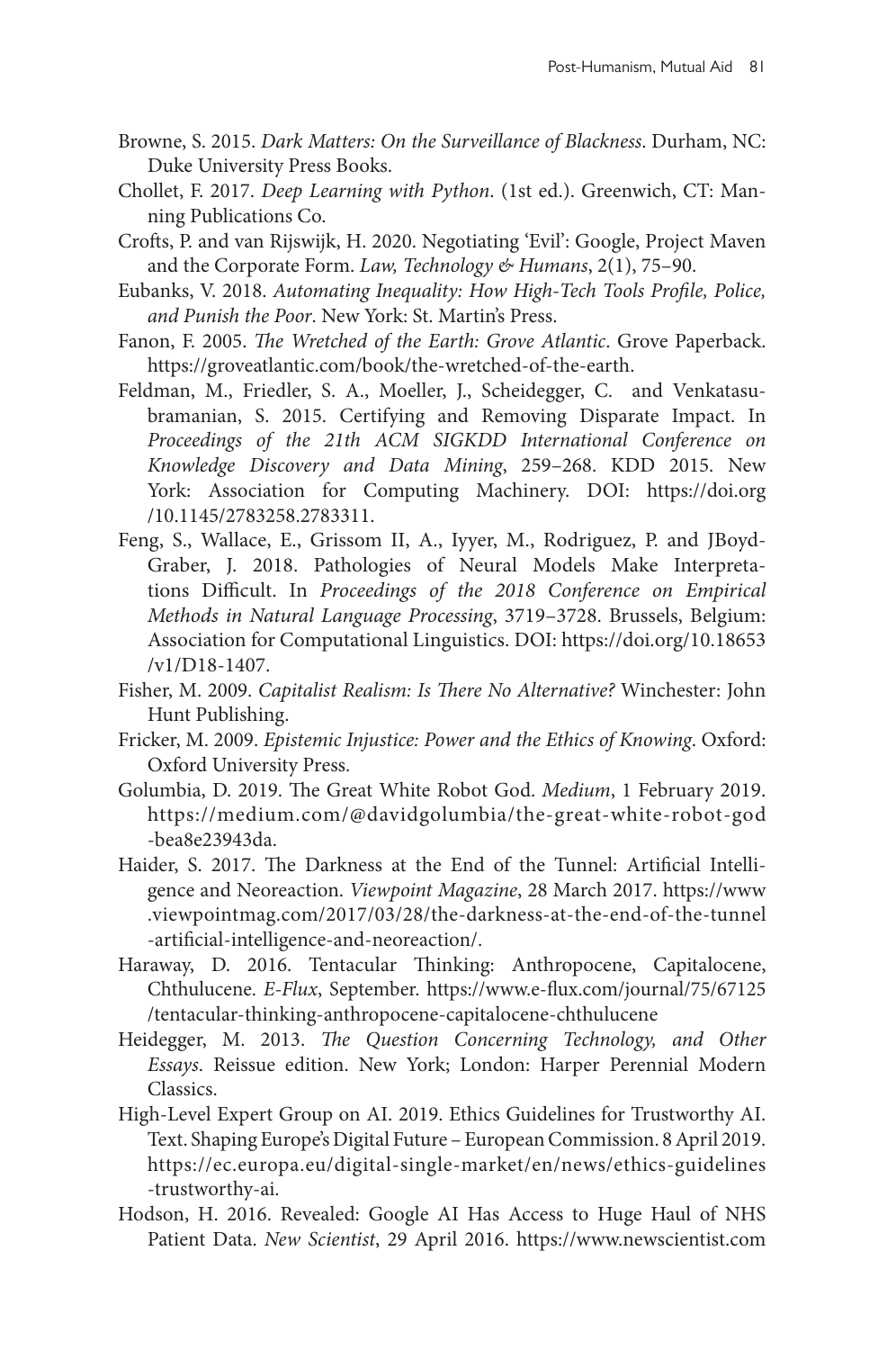[/article/2086454-revealed-google-ai-has-access-to-huge-haul-of-nhs](https://www.newscientist.com/article/2086454-revealed-google-ai-has-access-to-huge-haul-of-nhs-patient-data/) [-patient-data/.](https://www.newscientist.com/article/2086454-revealed-google-ai-has-access-to-huge-haul-of-nhs-patient-data/)

- Horkheimer, M. and Adorno, T. W. 2002. *Dialectic of Enlightenment*. In Noeri, G. S. Translated by E. Jephcott. (1st edn.). Stanford, CA: Stanford University Press.
- Keddell, E. 2015. The Ethics of Predictive Risk Modelling in the Aotearoa/ New Zealand Child Welfare Context: Child Abuse Prevention or Neo-Liberal Tool? *Critical Social Policy* 35 (1): 69–88. DOI: [https://doi.org](https://doi.org/10.1177/0261018314543224) [/10.1177/0261018314543224](https://doi.org/10.1177/0261018314543224).
- Lentin, A. 2018. The Future Is Here Revealing Algorithmic Racism. *Alana [Lentin.Net](http://Lentin.Net)* (blog). 22 October 2018. [http://www.alanalentin.net/2018/10/22](http://www.alanalentin.net/2018/10/22/the-future-is-here-revealing-algorithmic-racism) [/the-future-is-here-revealing-algorithmic-racism](http://www.alanalentin.net/2018/10/22/the-future-is-here-revealing-algorithmic-racism)
- MacDougald, P. 2015. The Darkness Before the Right. *The Awl*, 28 September 2015. [https://www.theawl.com/2015/09/the-darkness-before-the](https://www.theawl.com/2015/09/the-darkness-before-the-right/) [-right/.](https://www.theawl.com/2015/09/the-darkness-before-the-right/)
- Mackenzie, D. 2008. *An Engine, Not a Camera: How Financial Models Shape Markets*. (1st edn.). Cambridge, MA: The MIT Press.
- Malik, M. M. 2020. A Hierarchy of Limitations in Machine Learning. *ArXiv:2002.05193 [Cs, Econ, Math, Stat]*, February. [http://arxiv.org](http://arxiv.org/abs/2002.05193) [/abs/2002.05193.](http://arxiv.org/abs/2002.05193)
- Marcus, G. 2018. Deep Learning: A Critical Appraisal. *ArXiv:1801.00631 [Cs, Stat]*, January. [http://arxiv.org/abs/1801.00631.](http://arxiv.org/abs/1801.00631)
- McQuillan, D. 2015. Algorithmic States of Exception. *European Journal of Cultural Studies* 18 (4–5), 564–576. DOI: [https://doi.org/10.1177](https://doi.org/10.1177/1367549415577389) [/1367549415577389](https://doi.org/10.1177/1367549415577389).
- McQuillan, D. 2017. Data Science as Machinic Neoplatonism. *Philosophy & Technology*, August, 1–20. DOI: <https://doi.org/10.1007/s13347-017-0273-3>.
- McQuillan, D. 2018. People's Councils for Ethical Machine Learning. *Social Media + Society* 4 (2). DOI: [https://doi.org/10.1177/2056305118768303.](https://doi.org/10.1177/2056305118768303)
- Mitchell, A. 2015. Posthumanist Post-Colonialism? *Worldly* (blog). 26 February 2015. [https://worldlyir.wordpress.com/2015/02/26/posthumanist](https://worldlyir.wordpress.com/2015/02/26/posthumanist-postcolonialism) [-postcolonialism](https://worldlyir.wordpress.com/2015/02/26/posthumanist-postcolonialism)
- Nielsen, M. A. 2015. Neural Networks and Deep Learning. [http://neural](http://neuralnetworksanddeeplearning.com) [networksanddeeplearning.com](http://neuralnetworksanddeeplearning.com).
- Nietzsche, F. 1998. *Twilight of the Idols*. Reissue edition. Oxford: Oxford University Press.
- NoBodyIsDisposable. 2020. Open Letter to Care Providers and Hospitals. March 2020. <https://nobodyisdisposable.org/open-letter>
- Pazos, A. 2018. Ours to Master and to Own We Visit Viome, Greece's Only Worker-Managed Factory. *Jacobin*, 10 June 2018. [https://jacobinmag](https://jacobinmag.com/2018/10/viome-self-management-factory-takeover-greece) [.com/2018/10/viome-self-management-factory-takeover-greece](https://jacobinmag.com/2018/10/viome-self-management-factory-takeover-greece).
- Sanzo, K. 2018. New Materialism(s). *Critical Posthumanism Network* (blog). 25 April 2018.<http://criticalposthumanism.net/new-materialisms>